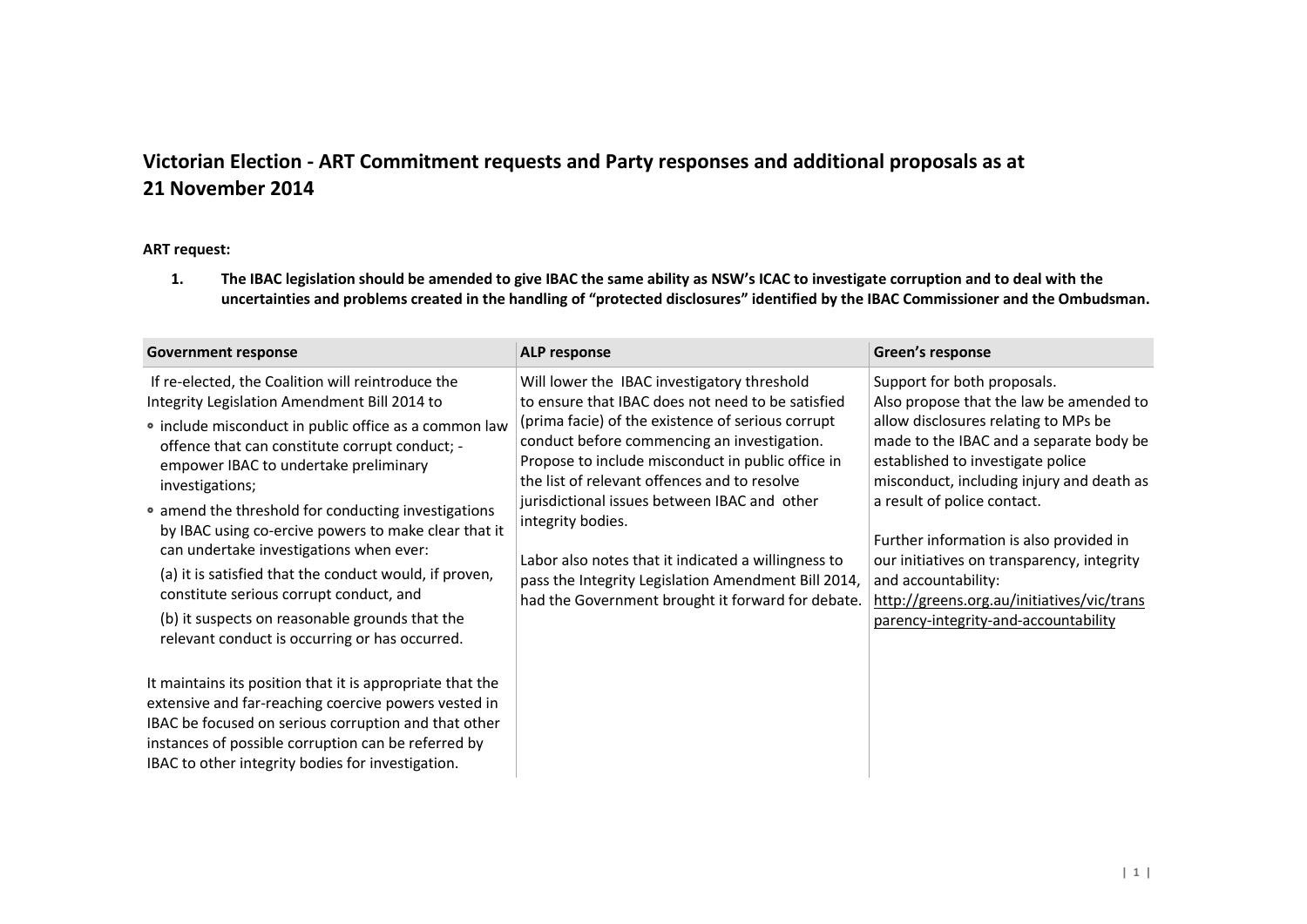#### **ART request:**

**2. Political funding: The State lacks appropriate mechanisms for ensuring that funding of political parties does not lead to anti-democratic, if not corrupt, outcomes. An Inquiry into the political funding in Victoria of parties, members of Parliament and candidates should be referred to the Joint Electoral Matters Committee.**

| <b>Government response</b>                                                                                                                                                                                                                                                                                                                                                                                                                                                                     | <b>ALP response</b>                                                                                                                                                                                                                                                          | Green's response                                                                                                                                                                                                                                                                                                                                                                                                                          |
|------------------------------------------------------------------------------------------------------------------------------------------------------------------------------------------------------------------------------------------------------------------------------------------------------------------------------------------------------------------------------------------------------------------------------------------------------------------------------------------------|------------------------------------------------------------------------------------------------------------------------------------------------------------------------------------------------------------------------------------------------------------------------------|-------------------------------------------------------------------------------------------------------------------------------------------------------------------------------------------------------------------------------------------------------------------------------------------------------------------------------------------------------------------------------------------------------------------------------------------|
| The Coalition refers to the Fundraising Code of<br>Conduct introduced by it in 2011, and provisions in it<br>including:<br>• A Minister, Parliamentary Secretary, Government<br>Member must not solicit or receive direct donations;<br>• They are not permitted to operate bank accounts<br>for the receipt and distribution of campaign and<br>political fund-raising purposes;<br>• Ministerial offices and apartment facilities must not<br>be used for politically fund-raising purposes; | Labor will review and, where necessary, revise the<br>Fundraising Code of Conduct to ensure improved<br>transparency of disclosure and to minimise any<br>perceived or actual conflict between fund raising<br>activities and the duties of the holders of public<br>office. | Committee Inquiry supported. Accept<br>that Victoria lacks mechanisms for<br>ensuring that funding of political parties<br>does not lead to undemocratic outcomes<br>and undue influence by donors.<br>Reference made to their past and recent<br>attempts to seek amendments to<br>legislation to prevent parties receiving<br>donations from developers and<br>organisations that are or may be<br>affected by government decisions, to |
| • corporate fundraising events must not represent or<br>claim privileged access to Ministers or other<br>decision-makers                                                                                                                                                                                                                                                                                                                                                                       |                                                                                                                                                                                                                                                                              | limit the size of donations from<br>individuals, and to limit donations to and<br>spending by parties and candidates.                                                                                                                                                                                                                                                                                                                     |
| • public disclosure to the Australian Electoral<br>commission within one month of receiving \$100,000<br>or more (singly or aggregated) in any one financial<br>year.                                                                                                                                                                                                                                                                                                                          |                                                                                                                                                                                                                                                                              | Further information is also provided in<br>our initiative on this issue:<br>http://greens.org.au/initiatives/vic/fundi                                                                                                                                                                                                                                                                                                                    |
| If elected, it will consider the Reports of the Royal<br>Commission into Trade Union Governance and<br>Corruption with a view to determining whether it<br>raises issues that should be referred to the Victorian<br>Electoral Matters Committee.                                                                                                                                                                                                                                              |                                                                                                                                                                                                                                                                              | ng-political-parties                                                                                                                                                                                                                                                                                                                                                                                                                      |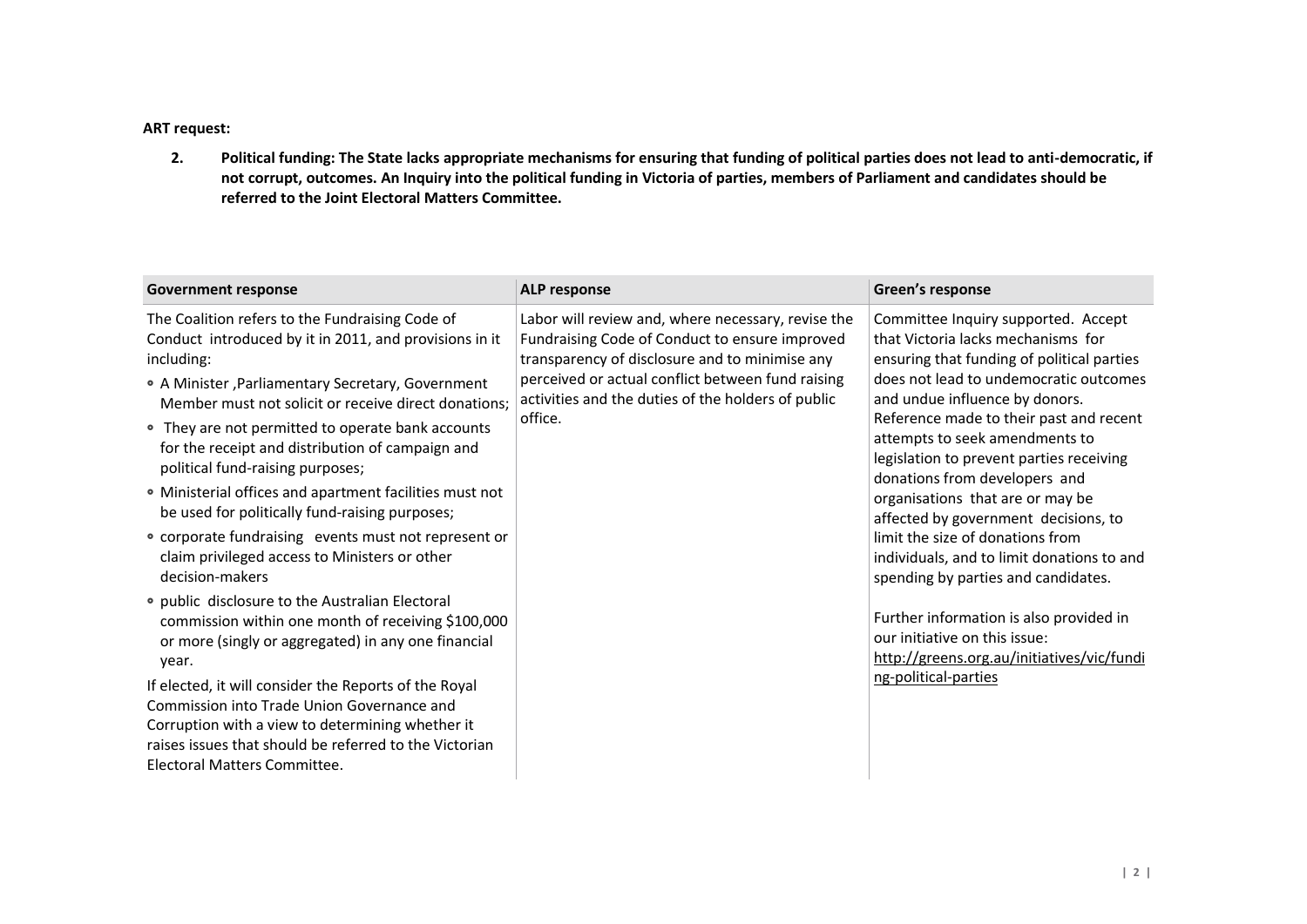## **ART request:**

**3. FOI: The State's freedom of information legislation falls well short of best practice. The Queensland Solomon Report should be adopted by enacting the Right to Information legislation in place in Queensland and Tasmania.**

| <b>Government response</b>                                                                                                                                                                                                                                                                                                                                                                                                                                                                                                                                                                                                                                                                                                                                                                                                                                                                                                                                                                                                                                                                                                  | ALP response                                                                                                                                                                                                                                                                                                                                                                                                                                                                                                                                                                                                                                                                                                                                                                                                                                                                                                                      | Green's response                                                                                                                                                                                                                                                                                                                                                                                                                                                                                                                                                                                                                                                                                                                                                                                                                                                                                                                        |
|-----------------------------------------------------------------------------------------------------------------------------------------------------------------------------------------------------------------------------------------------------------------------------------------------------------------------------------------------------------------------------------------------------------------------------------------------------------------------------------------------------------------------------------------------------------------------------------------------------------------------------------------------------------------------------------------------------------------------------------------------------------------------------------------------------------------------------------------------------------------------------------------------------------------------------------------------------------------------------------------------------------------------------------------------------------------------------------------------------------------------------|-----------------------------------------------------------------------------------------------------------------------------------------------------------------------------------------------------------------------------------------------------------------------------------------------------------------------------------------------------------------------------------------------------------------------------------------------------------------------------------------------------------------------------------------------------------------------------------------------------------------------------------------------------------------------------------------------------------------------------------------------------------------------------------------------------------------------------------------------------------------------------------------------------------------------------------|-----------------------------------------------------------------------------------------------------------------------------------------------------------------------------------------------------------------------------------------------------------------------------------------------------------------------------------------------------------------------------------------------------------------------------------------------------------------------------------------------------------------------------------------------------------------------------------------------------------------------------------------------------------------------------------------------------------------------------------------------------------------------------------------------------------------------------------------------------------------------------------------------------------------------------------------|
| The Coalition refers to the reforms it made to the<br>Freedom of Information Act and system, in particular:<br>• establishing the independent F OI Commissioner,<br>thereby introducing an independent umpire for<br>applicants dissatisfied with the initial agency or<br>department review,<br>• introducing professional standards,<br>• establishing the Accountability and Oversight<br>Committee of the Parliament, and<br>• providing additional resources and two Assistant<br>Commissioners to assist in handling reviews and<br>complaints.<br>Referring to the Solomon Report, and its<br>recommendation for proactive, routine release of<br>information and maximum disclosure of non-personal<br>information, the Coalition draws attention to the<br>Victorian Government ICT Strategy Update: 2014-2015<br>(released on 20 May 2014 to lay the foundation and<br>promote open access to Victorian public sector data to<br>the community which set a target of 3000 data sets<br>online at data.vic.gov.au by December 2014, and<br>there being in fact close to 3500 data sets and tools<br>now available. | Propose that, if elected, the Information<br>Commissioner's (to be renamed "Office of the<br>Public Access Counsellor (OPAC) powers be<br>increased to include power to review claims of<br>"Cabinet -in-confidence" and decisions by<br>Ministers' officers, Departmental heads and Agency<br>heads and will allow the OPAC to set enforceable<br>standards for departmental FOI officers (currently<br>in the hands of the Attorney General). And to<br>reduce the permitted response time from 45 to 30<br>days. Also the time limit for an agency to consider<br>the OPAC's decision to be reduced from 60 to 14<br>days (see also Media Release: 091014)<br>Also propose, if re-elected to reintroduce<br>legislation mandating quarterly online publication<br>of ambulance response times and cardiac arrest<br>response times, hospital performance data<br>(Statements of Priorities) and CFA and MFB<br>response times. | Accept that Queensland has the best<br>practice system and Victoria falls well short<br>of that. Recognise that the Solomon<br>Report shows what is best practice and this<br>should be reflected in amending the FOI<br>Act. Specific proposals advanced are<br>1.the narrowing of the scope of the<br>exempt categories of documents in the<br>following sections of Part 1V of the Act<br>28. Cabinet documents<br>30. Internal working documents<br>31. Law enforcement documents<br>32. Documents affecting legal proceedings<br>33. Documents affecting personal privacy<br>34. Documents relating to trade secrets etc.<br>35. Documents containing material obtained<br>in confidence<br>36. Disclosure contrary to public interest<br>and that the overall objects and purposes<br>of the legislation be rewritten to<br>strengthen the presumption of public<br>release of documents and encourage more<br>proactive release. |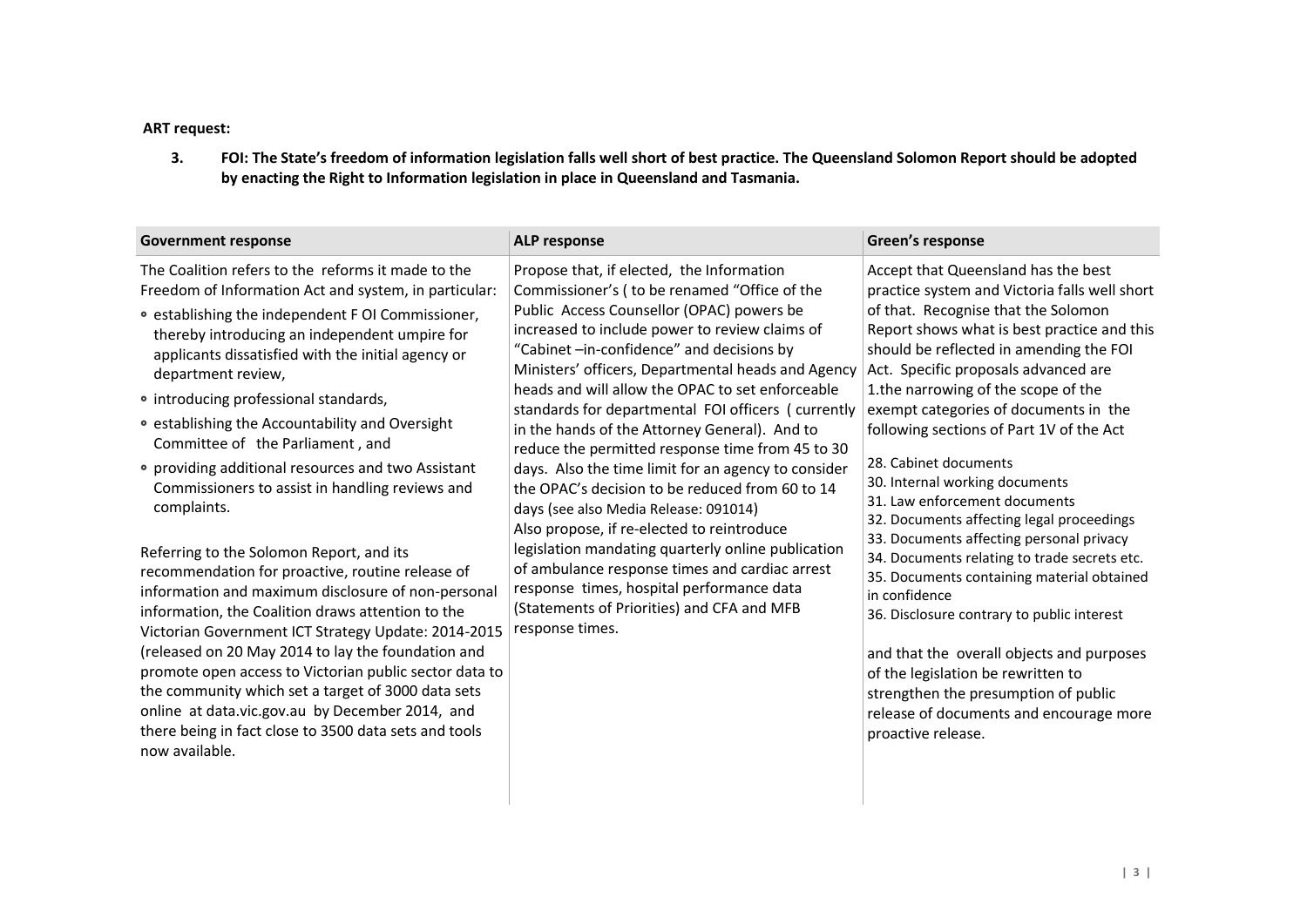## **ART request:**

## **Other open and accountable government proposals**

| <b>Government response</b>                                                                                                                                                                                                                                                                                                                                                                                         | <b>ALP response</b>                                                                                                                                                                                                                                                                                                                                          | Green's response                                                                                                                                                                                                                                                                                                                                                                                                                                                                                                                                      |
|--------------------------------------------------------------------------------------------------------------------------------------------------------------------------------------------------------------------------------------------------------------------------------------------------------------------------------------------------------------------------------------------------------------------|--------------------------------------------------------------------------------------------------------------------------------------------------------------------------------------------------------------------------------------------------------------------------------------------------------------------------------------------------------------|-------------------------------------------------------------------------------------------------------------------------------------------------------------------------------------------------------------------------------------------------------------------------------------------------------------------------------------------------------------------------------------------------------------------------------------------------------------------------------------------------------------------------------------------------------|
| <b>Auditor-General</b><br>Prepare legislation after consultation with the Auditor-<br>General and the Public Accounts and Estimates<br>Committee (PAEC) to give "follow the dollar" powers<br>to the Auditor-General and to provide for sharing<br>information by the Auditor-General with other<br>Auditors General and to streamline provisions for<br>consultation between the Auditor-General and the<br>PAEC. | <b>Auditor-General:</b><br>Give the Auditor-General effective "follow the<br>dollar" powers unfettered by Executive<br>Government or Parliament.<br>Simplify requirements for consultation with the<br>Parliament and Executive Government.<br>Reform Victoria's Integrity system to ensure the<br>effectiveness and independence of the Auditor<br>General. | 1. Amend the Audit Act 1991 to enable<br>the Auditor-General to fully scrutinise<br>private companies contracted to the<br>government.<br>See our initiative on this issue for further<br>information:<br>http://greens.org.au/initiatives/vic/trans<br>parency-integrity-and-<br>accountabilityhttp://greens.org.au/initiat<br>ives/vic/transparency-integrity-and-<br>accountability<br>2. Establish an Independent Prison<br>Inspectorate to oversee all prisons and<br>correctional facilities to ensure staff<br>and prisoner health and safety. |
| <b>Control of political Advertising by Government.</b><br>Maintain the Advertising Oversight Committee (AOC)<br>it established to ensure that public funds are not used<br>for government advertising campaigns that are party<br>political and to promote transparency and<br>accountability for advertising expenditure.                                                                                         | Give the Auditor General<br>the power to undertake collaborative<br>• audits with other Auditors-General, and<br>• investigations with other integrity bodies.<br>• and greater discretion as to what may be<br>included in Reports to Parliament<br>(Letter to the Auditor- General 29.10.2014)                                                             |                                                                                                                                                                                                                                                                                                                                                                                                                                                                                                                                                       |
| The AOC audits all government advertising campaigns<br>with paid media expenditure of \$150,000 or more. For<br>its full Terms of Reference go to -<br>http://www.dpc.vic.gov.au/images/documents/dpc_re<br>sources/Communications/aoc_terms_of_reference.pd<br>f                                                                                                                                                  | <b>Control of political Advertising by Government.</b><br>Television advertising will be limited to health and<br>safety, community wellbeing and behavioural<br>change. The Premier will issue advertising<br>guidelines and the Auditor-General will have<br>oversight.                                                                                    |                                                                                                                                                                                                                                                                                                                                                                                                                                                                                                                                                       |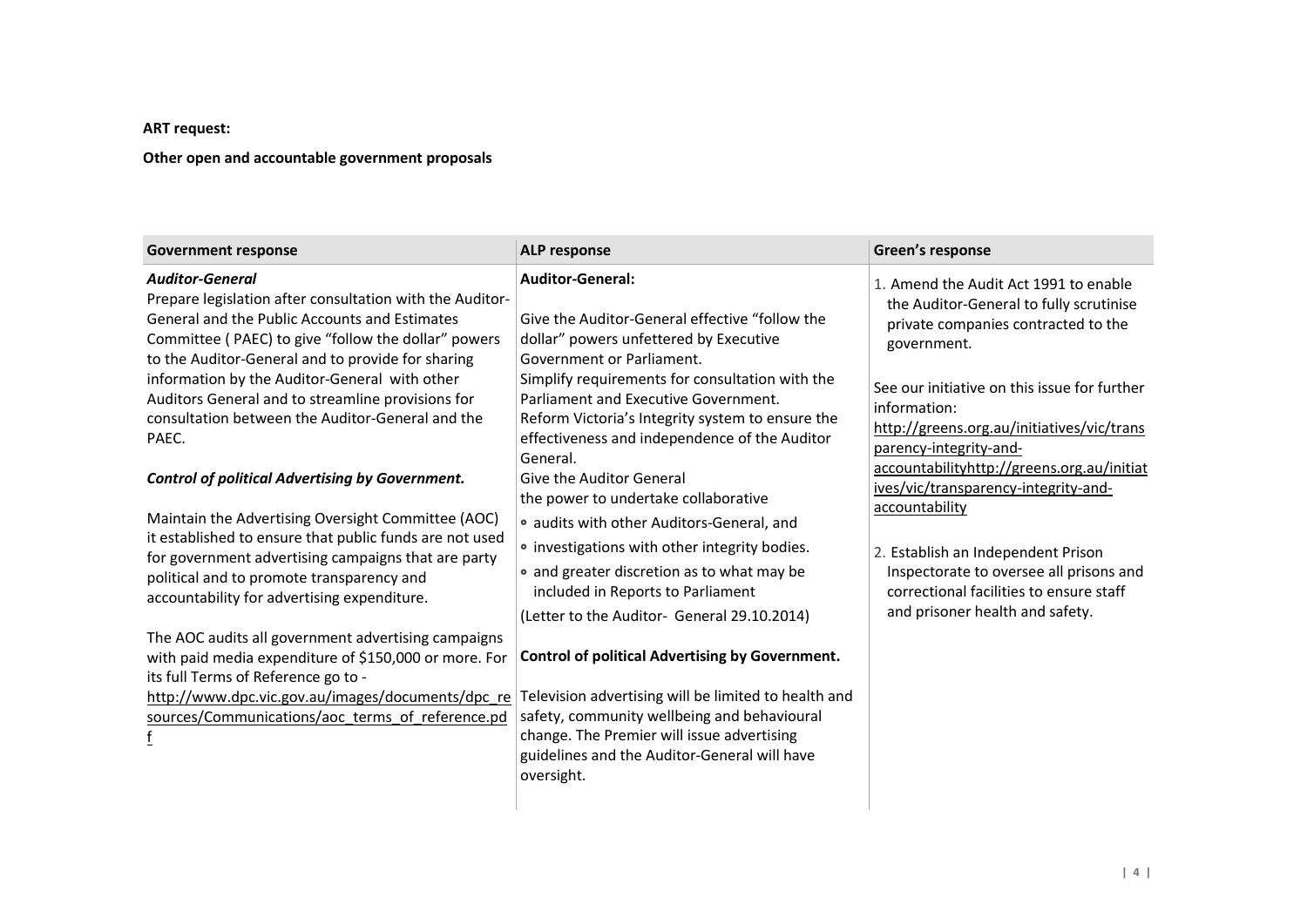| <b>Government response</b> | <b>ALP response</b>                                                                                                                                                                                                                                                                                    | Green's response |
|----------------------------|--------------------------------------------------------------------------------------------------------------------------------------------------------------------------------------------------------------------------------------------------------------------------------------------------------|------------------|
|                            | Reasonable examples of Government television<br>advertising include TAC, anti-smoking campaigns,<br>SunSmart, fire readiness and problem gambling<br>campaigns.                                                                                                                                        |                  |
|                            | A Labor Government will put new advertising<br>standards into legislation.<br>(Media release - 051114)                                                                                                                                                                                                 |                  |
|                            | Reform Parliamentary procedures (Media release<br>161014)                                                                                                                                                                                                                                              |                  |
|                            | • Introduce supplementary questions in the<br>Legislative Assembly.                                                                                                                                                                                                                                    |                  |
|                            | . Abolish Dorothy Dixer questions in both<br>chambers, instead providing Ministers with the<br>ability to make two minute Ministerial<br>Statements where new initiatives, projects and<br>achievements can be briefly explained or<br>announced.                                                      |                  |
|                            | • Reduce time limits for answers to questions. For<br>the substantive questions, three minutes, and for<br>the supplementary questions, one minute.                                                                                                                                                    |                  |
|                            | • Ensure that Government Members are still able<br>to raise questions to Ministers on behalf of their<br>electorates. At the conclusion of Question Time,<br>both Government and Opposition Members will<br>be able to ask questions of Ministers, the answers<br>to which will be provided on notice. |                  |
|                            | • Provide the Speaker and the President with the<br>power to find that a Minister's answer has been<br>non responsive to the question and to require the                                                                                                                                               |                  |